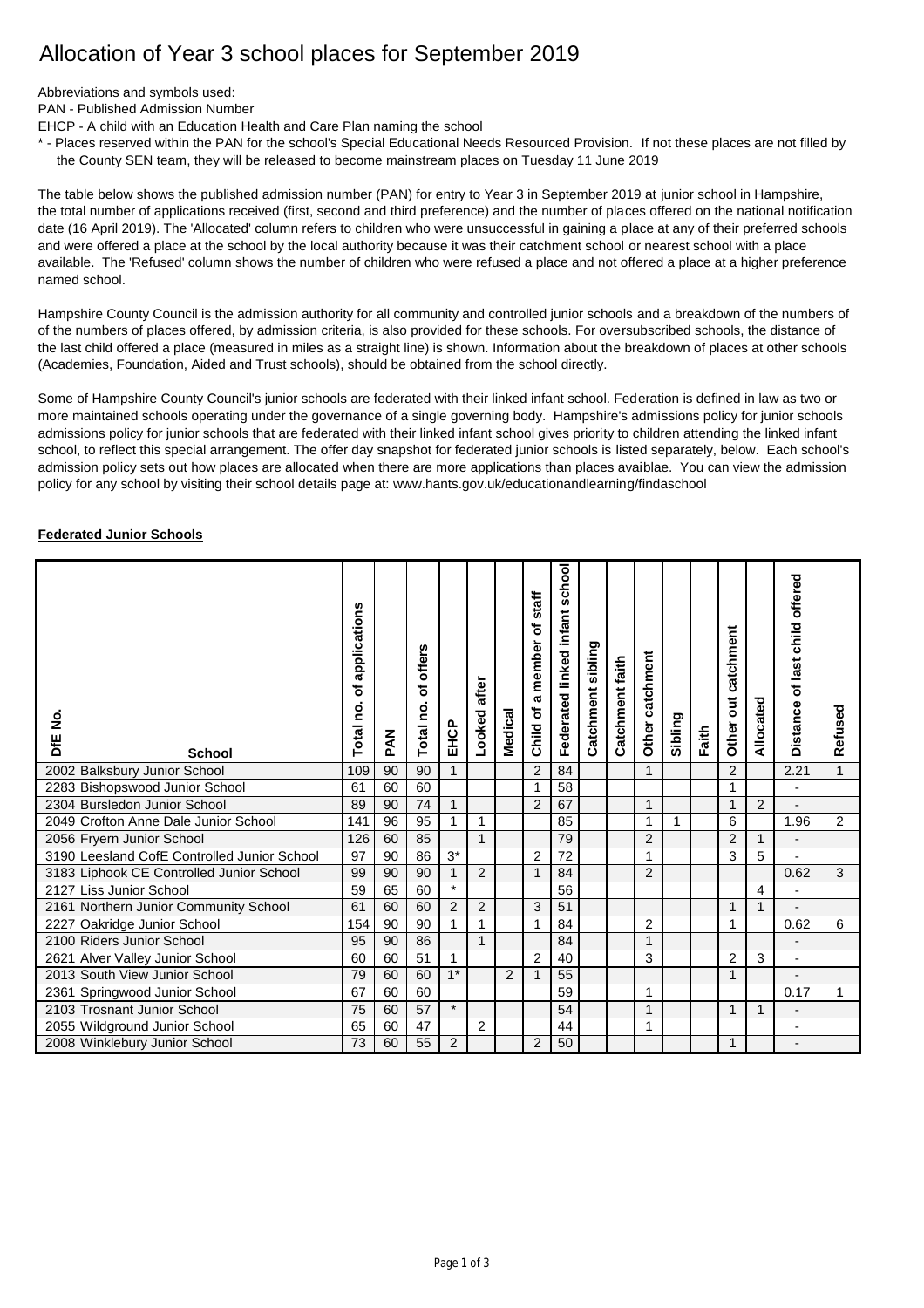| <u>ş</u><br>ЪЕ | <b>School</b>                                                    | of applications<br>Total no. | <b>NAd</b> | offers<br>٥f<br>Total no. | EHCP           | Looked after      | <b>Medical</b> | staff<br>ō<br>a member<br>Child of | Catchment sibling                        | displaced<br>Out catchment, | Catchment faith | Other catchment | Sibling          | school<br>a linked infant<br>Attending | Faith | Other out catchment | Allocated      | of last child offered<br>Distance | Refused         |
|----------------|------------------------------------------------------------------|------------------------------|------------|---------------------------|----------------|-------------------|----------------|------------------------------------|------------------------------------------|-----------------------------|-----------------|-----------------|------------------|----------------------------------------|-------|---------------------|----------------|-----------------------------------|-----------------|
|                | 5202 Abbotswood Junior School                                    | 211                          | 150        | 160                       |                |                   |                |                                    | Please refer to the school for breakdown |                             |                 |                 |                  |                                        |       |                     |                |                                   |                 |
|                | 3330 All Saints CE Aided Junior School                           | 261                          | 140        | 140                       |                |                   |                |                                    | Please refer to the school for breakdown |                             |                 |                 |                  |                                        |       |                     |                |                                   | 3               |
|                | 3600 Alverstoke CE Aided Junior School                           | 117                          | 64         | 64                        |                |                   |                |                                    | Please refer to the school for breakdown |                             |                 |                 |                  |                                        |       |                     |                |                                   | 11              |
|                | 2001 Anstey Junior School                                        | 77                           | 64         | 64                        | $\mathbf{1}$   | 1                 |                |                                    | 12                                       |                             |                 | 15              | 13               | 19                                     |       | 3                   |                | $\overline{\phantom{a}}$          |                 |
|                | 2004 Anton Junior School                                         | 81                           | 64         | 62                        |                | $\mathbf{1}$      |                |                                    | 12                                       |                             |                 | 21              | 13               | 11                                     |       | $\overline{2}$      | 2              | $\overline{a}$                    |                 |
|                | 5208 Ashley Junior School<br>3197 Bartley CE Junior School       | $\overline{77}$              | 60         | 60<br>96                  |                |                   |                |                                    | Please refer to the school for breakdown |                             |                 |                 |                  |                                        |       |                     |                |                                   | $\overline{6}$  |
|                | 2336 Bidbury Junior School                                       | 143<br>83                    | 90<br>60   | 60                        | $\mathbf{1}$   | $\overline{4}$    |                |                                    | 18<br>11                                 |                             |                 | 35<br>23        | 13<br>13         | 19<br>$\overline{12}$                  | 1     | 6                   |                | 1.28                              | $\overline{4}$  |
|                | 2273 Bishop's Waltham Junior School                              | 59                           | 90         | 61                        |                |                   |                |                                    | 31                                       |                             |                 | 20              | $\overline{4}$   | $\overline{2}$                         |       | $\mathbf{1}$        | 3              | $\overline{a}$                    |                 |
|                | 5205 Blackfield Primary School                                   | 33                           | 90         | 34                        |                |                   |                |                                    | Please refer to the school for breakdown |                             |                 |                 |                  |                                        |       |                     |                |                                   |                 |
|                | 2021 Bordon Junior School                                        | 62                           | 60         | 60                        |                | $\mathbf{1}$      |                | $\mathbf{1}$                       | 10                                       |                             |                 | 17              | 12               | 18                                     |       | $\mathbf{1}$        |                |                                   |                 |
|                | 2116 Bosmere Junior School                                       | 121                          | 90         | 90                        |                | $\overline{2}$    |                |                                    | 11                                       |                             |                 | 29              | 12               | 33                                     |       | $\overline{c}$      |                | 0.86                              | $\mathbf 1$     |
|                | 3667 Cadland Primary School                                      | 18                           | 22         | 14                        |                |                   |                |                                    | Please refer to the school for breakdown |                             |                 |                 |                  |                                        |       |                     |                |                                   |                 |
|                | 5203 Calmore Junior School                                       | $\overline{73}$              | 60         | 56                        |                |                   |                |                                    | Please refer to the school for breakdown |                             |                 |                 |                  |                                        |       |                     |                |                                   |                 |
|                | 2272 Castle Hill Primary School                                  | 84                           | 60         | 59                        |                |                   |                |                                    | 11                                       |                             |                 | 30              | 4                |                                        |       | 14                  |                | $\blacksquare$                    |                 |
|                | 2229 Church Crookham Junior School                               | 237                          | 150        | 150                       | $\overline{c}$ | $\mathbf{1}$      | $\mathbf{1}$   | 2                                  | 56                                       |                             |                 | 83              | $\overline{4}$   | 1                                      |       |                     |                | 0.47                              | $\overline{2}$  |
|                | 2040 Clanfield Junior School                                     | 122                          | 90         | 90                        | $\mathbf{1}$   |                   |                |                                    | 17                                       |                             |                 | 50              | 11               | 9                                      |       | 2                   |                | $\overline{a}$                    |                 |
|                | 2510 Cove Junior School                                          | 148                          | 75         | $\overline{75}$           | $\mathbf{1}$   |                   |                |                                    | 10                                       |                             |                 | 36              | 10               | $\overline{17}$                        |       | 1                   |                |                                   |                 |
|                | 2345 Crofton Hammond Junior School                               | 113                          | 62         | 62                        | $\mathbf{1}$   | $\mathbf{1}$      | $\mathbf{1}$   |                                    | 18                                       |                             |                 | 18              | $\,8\,$          | 15                                     |       |                     |                | 1.69                              | $\overline{4}$  |
|                | 2176 Cupernham Junior School                                     | 113                          | 90         | 90                        | $\mathbf{1}$   | $\mathbf{1}$      |                | $\sqrt{2}$                         | $\overline{30}$                          |                             |                 | 34              | $\overline{9}$   | 13                                     |       |                     |                | 4.51                              | 3               |
|                | 2323 Denmead Junior School                                       | 100                          | 90         | 90                        |                | $\mathbf{1}$      |                | $\overline{2}$                     | 15                                       |                             |                 | 38              | 15               | 16                                     |       | $\mathbf{1}$        | $\overline{2}$ |                                   |                 |
|                | 2053 Droxford Junior School                                      | 68                           | 45         | 48                        | 1              | $\mathbf{1}$      |                |                                    | 11                                       |                             |                 | 24              | 9                | $\overline{c}$                         |       |                     |                | 2.22                              | 13              |
|                | 2606 Elson Junior School                                         | 87                           | 90         | 84                        | $\mathbf{1}$   | $\mathbf{1}$      |                |                                    | 16                                       |                             |                 | 31              | 10               | 24                                     |       |                     | $\mathbf{1}$   | $\blacksquare$                    |                 |
|                | 2263 Fair Oak Junior School                                      | 154                          | 150        | 129                       | $\mathbf{1}$   | $\mathbf{1}$      |                |                                    | 47                                       |                             |                 | 56              | 10               | 11                                     |       | 3                   |                | $\blacksquare$                    |                 |
|                | 2367 Fordingbridge Junior School                                 | 42                           | 64         | 42                        |                | $\overline{2}$    |                |                                    | 20                                       |                             |                 | 16              | $\overline{2}$   | $\overline{2}$                         |       |                     |                | $\overline{\phantom{a}}$          |                 |
|                | 2749 Four Lanes Community Junior School                          | 147                          | 90         | 114                       | $\mathbf{1}$   |                   |                |                                    | 23                                       |                             |                 | 61              | $\boldsymbol{9}$ | 19                                     |       | $\mathbf{1}$        |                | $\blacksquare$                    |                 |
|                | 2197 Foxhills Junior School                                      | 171                          | 90         | 96                        |                | $\mathbf{1}$      |                |                                    | 34                                       | $\mathbf{1}$                |                 | 57              | 3                |                                        |       |                     |                | 1.54                              | 15              |
|                | 2267 Freegrounds Junior School                                   | 95                           | 90         | 90                        |                |                   |                | 1                                  | 17                                       |                             |                 | 27              | $\overline{18}$  | 26                                     |       | 1                   |                | 0.82                              | $\overline{1}$  |
|                | 2037 Frogmore Junior School                                      | 59                           | 67         | 50                        |                |                   |                |                                    | Please refer to the school for breakdown |                             |                 |                 |                  |                                        |       |                     |                |                                   |                 |
|                | 2631 Gomer Junior School                                         | 129                          | 60         | 60                        |                |                   |                |                                    | Please refer to the school for breakdown |                             |                 |                 |                  |                                        |       |                     |                |                                   | 12              |
|                | 2521 Grange Community Junior School                              | 67                           | 60         | 59                        | $\mathbf{1}$   | $\overline{2}$    |                |                                    | 11                                       |                             |                 | 21              | 3                | 8                                      |       | 6                   | 7              |                                   |                 |
|                | 2619 Grange Junior School                                        | 89                           | 90         | 74                        | $\overline{2}$ |                   |                | 1                                  | 12                                       |                             |                 | 20              | 15               | 23                                     |       |                     | $\mathbf{1}$   | $\blacksquare$                    |                 |
|                | 2376 Greenfields Junior School                                   | 99                           | 90         | 81                        |                | $\mathbf{1}$      |                | $\mathbf{1}$                       | 33                                       |                             |                 | 34              | 5                | 5                                      |       | 2                   |                | $\overline{\phantom{a}}$          |                 |
|                | 2533 Guillemont Junior School                                    | 166                          | 95         | 90                        | $1^*$          |                   |                |                                    | 24                                       | 1                           |                 | 64              |                  |                                        |       |                     |                | 1.21                              | 31              |
|                | 2740 Hart Plain Junior School<br>2761 Hatch Warren Junior School | 67<br>109                    | 90<br>90   | 58<br>88                  | $\overline{2}$ | $\mathbf{1}$<br>2 |                |                                    | 8<br>11                                  |                             |                 | 6<br>33         | 14<br>11         | 26<br>29                               |       |                     | 3              | $\overline{\phantom{a}}$          |                 |
|                |                                                                  |                              |            |                           | 3              | $\overline{2}$    | 2              |                                    | 39                                       |                             |                 | 52              | 13               | 13                                     |       | 1                   |                | 1.2                               | $\mathbf{3}$    |
|                | 2278 Heatherside Junior School<br>2170 Herne Junior School       | 304<br>122                   | 120<br>120 | 125<br>117                | $\mathbf{1}$   | $\mathbf{1}$      |                | 3                                  | 27                                       |                             |                 | 64              | 8                | 12                                     |       | 1                   |                | $\overline{a}$                    |                 |
|                | 2274 Hiltingbury Junior School                                   | 173                          | 90         | 94                        | $\star$        | $\overline{2}$    | $\mathbf{1}$   |                                    | 38                                       |                             |                 | 53              |                  |                                        |       |                     |                | 0.81                              | 14              |
|                | 2325 Hook Junior School                                          | 155                          | 120        | 115                       |                | $\overline{2}$    |                | 2                                  | 35                                       |                             |                 | 51              | 7                | 13                                     |       | 5                   |                |                                   |                 |
|                | 3081 Horndean CE Controlled Junior School                        | 210                          | 128        | 128                       | $\overline{2}$ | $\overline{2}$    |                |                                    | 29                                       |                             |                 | 57              | 16               | 16                                     |       | 6                   |                | 1.8                               | $5\phantom{.0}$ |
|                | 2286 Kempshott Junior School                                     | 127                          | 96         | 91                        |                |                   |                | 1                                  | 21                                       |                             |                 | 29              | 21               | 16                                     |       | 3                   |                |                                   |                 |
|                | 2726 Kings Furlong Junior School                                 | 99                           | 90         | 88                        |                | 2                 |                | $\mathbf{1}$                       | 20                                       |                             |                 | 23              | 14               | 23                                     |       | 5                   |                |                                   |                 |
|                | 2284 Knight's Enham Junior School                                | 58                           | 60         | 60                        |                |                   |                | 1                                  | 17                                       |                             |                 | 22              | $\overline{7}$   | 11                                     |       |                     | 2              | $\overline{\phantom{a}}$          |                 |
|                | 2610 Lee-on-the-Solent Junior School                             | 104                          | 90         | 88                        | $\mathbf{1}$   | $\overline{2}$    |                | 1                                  | 20                                       |                             |                 | 46              | 10               | $\overline{2}$                         |       | 4                   | $\overline{2}$ | $\overline{\phantom{a}}$          |                 |
|                | 2128 Locks Heath Junior School                                   | 136                          | 128        | 125                       |                | $\mathbf 1$       |                | 2                                  | 22                                       |                             |                 | 35              | 27               | 29                                     |       | 2                   | 7              |                                   |                 |
|                | 2332 Lymington Junior School                                     | 85                           | 64         | 64                        |                | $\mathbf{1}$      |                | 1                                  | 20                                       |                             |                 | 42              |                  |                                        |       |                     |                | 0.37                              | 13              |
|                | 2285 Manor Field Junior School                                   | 46                           | 60         | 38                        |                | $\mathbf{1}$      |                |                                    | 8                                        |                             |                 | 11              | 4                | 14                                     |       |                     |                |                                   |                 |
|                | 2520 Manor Junior School                                         | 127                          | 90         | 87                        | $\star$        |                   |                |                                    | 5                                        |                             |                 | 5               | 34               | 33                                     |       | 9                   | $\mathbf{1}$   |                                   |                 |
|                | 2378 Marchwood Junior School                                     | 81                           | 90         | 76                        |                | $\mathbf{1}$      |                |                                    | 26                                       |                             |                 | 35              | 5                | 6                                      |       | 1                   | $\overline{2}$ | $\overline{\phantom{a}}$          |                 |
|                | 2287 Marnel Junior School                                        | 145                          | 120        | 117                       | $\mathbf{1}$   | $\overline{2}$    |                |                                    | 41                                       |                             |                 | 50              | $\overline{7}$   | 13                                     |       | 3                   |                | $\overline{\phantom{a}}$          |                 |
|                | 2383 Mayhill Junior School                                       | 67                           | 70         | 54                        | $\mathbf 1$    |                   |                | 3                                  | 16                                       |                             |                 | 24              | 4                | 6                                      |       |                     |                |                                   |                 |
|                | 2335 Mengham Junior School                                       | 63                           | 60         | 55                        |                |                   |                |                                    | 11                                       |                             |                 | 27              | 6                | 11                                     |       |                     |                | $\overline{a}$                    |                 |
|                | 2034 Merdon Junior School                                        | 134                          | 64         | 64                        |                |                   |                |                                    | 16                                       |                             |                 | 31              | 4                | $\overline{7}$                         |       | 3                   | 3              | $\overline{\phantom{a}}$          |                 |